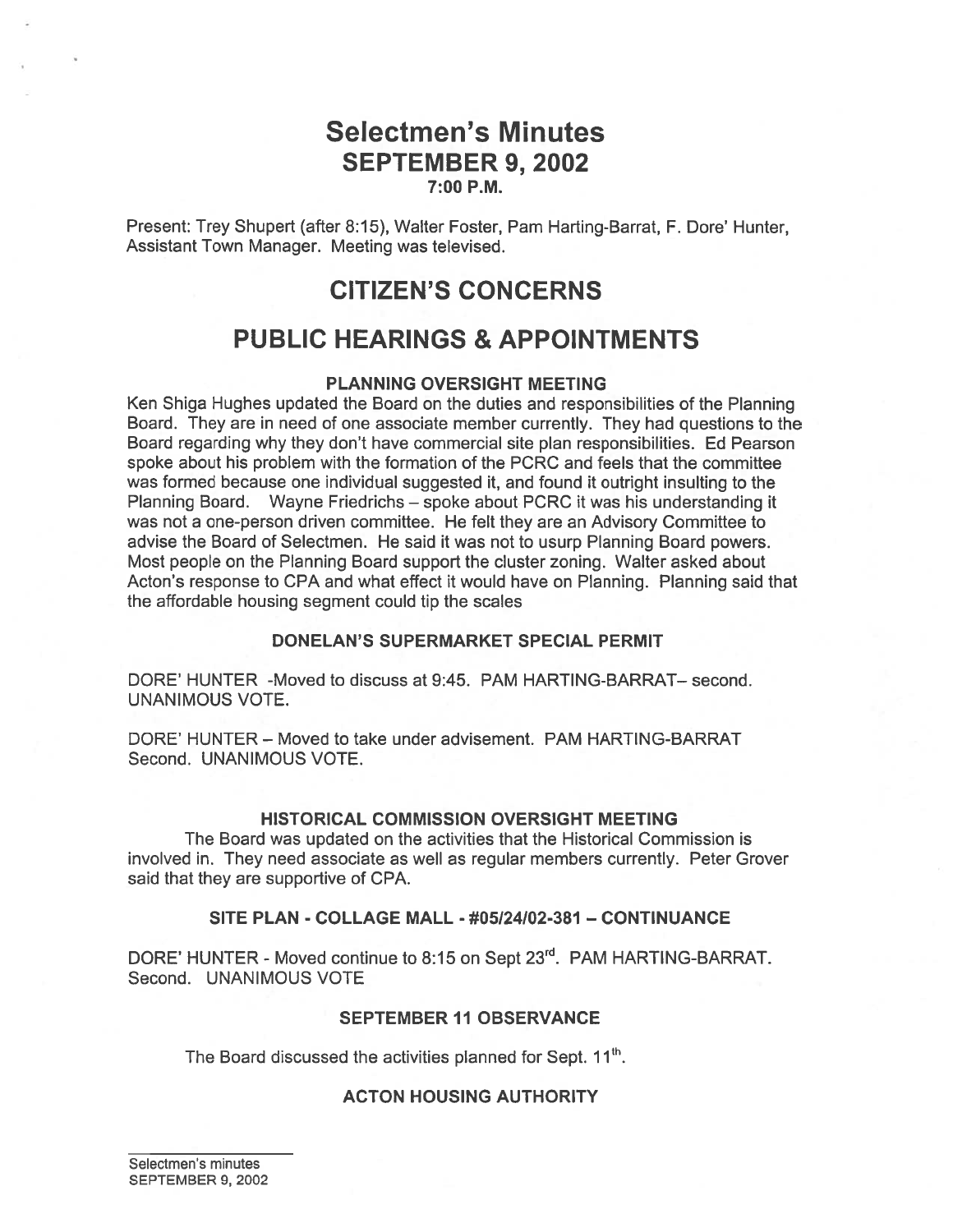Joe Neagle, Claire Kostro and the AHA Attorney, Henry Dane. Asked they be allowed to build the <sup>20</sup> car lot now. They want the Board's suppor<sup>t</sup> to allow them to move forward with 20 car lot as approved on the site plan. If the lawsuit is favorable to them, they would like to move to ge<sup>t</sup> the additional <sup>16</sup> spaces built. Henry Dane spoke about the process and granting of approva<sup>l</sup> from Board of Appeals.

Trey said if they were to move forward he would like minimal tree removal

Wayne Friedrichs spoke about the neighborhood and the parking issue.

Ms. Day spoke in favor of the lot

Ms. Loftus spoke in favor of the lot

Ms. Newell spoke in favor of the lot, but felt that Ms. Sussman should be included in discussing this further.

Dore' wanted to see written text to Ms. Sussman to see if they can resolve the issues she has as well as developing <sup>a</sup> workable <sup>p</sup>lan for the 20 parking spaces.

### PUBLIC SAFETY BUILDING COMMITTEE

DORE' HUNTER - Moved to place the 6.4 million amount in the warrant. PAM HARTING-BARRAT — Second. UNANIMOUS VOTE It was noted that any money left over would not be used.

#### BUDGET PRESENTATION

John and financial staff presented the Board with <sup>a</sup> presentation of what the budget would look like next year. It was noted that there was no question that we will need an override.

## SELECTMEN'S BUSINESS

SPECIAL TOWN MEETING — Dote' is working on the PSFC article.

BOARD OF HEALTH APPOINTMENT — Pam spoke about the need for Board of Health support. PAM HARTING-BARRAT- Moved to appoint Terry Gilmore to finish the unexpired term of Molly O'Neil of 6/30/2005. WALTER FOSTER — Second. UNANIMOUS VOTE.

EAGLE SCOUT COURT OF HONOR — Dote' will represen<sup>t</sup>

## SEWER COMMISSIONERS REPORT

It was suggested that the second meeting of the month we move the Sewer Commissioners repor<sup>t</sup> up front in the meeting at 7:05

#### OTHER BUSINESS

Selectmen's minutes SEPTEMBER 9, 2002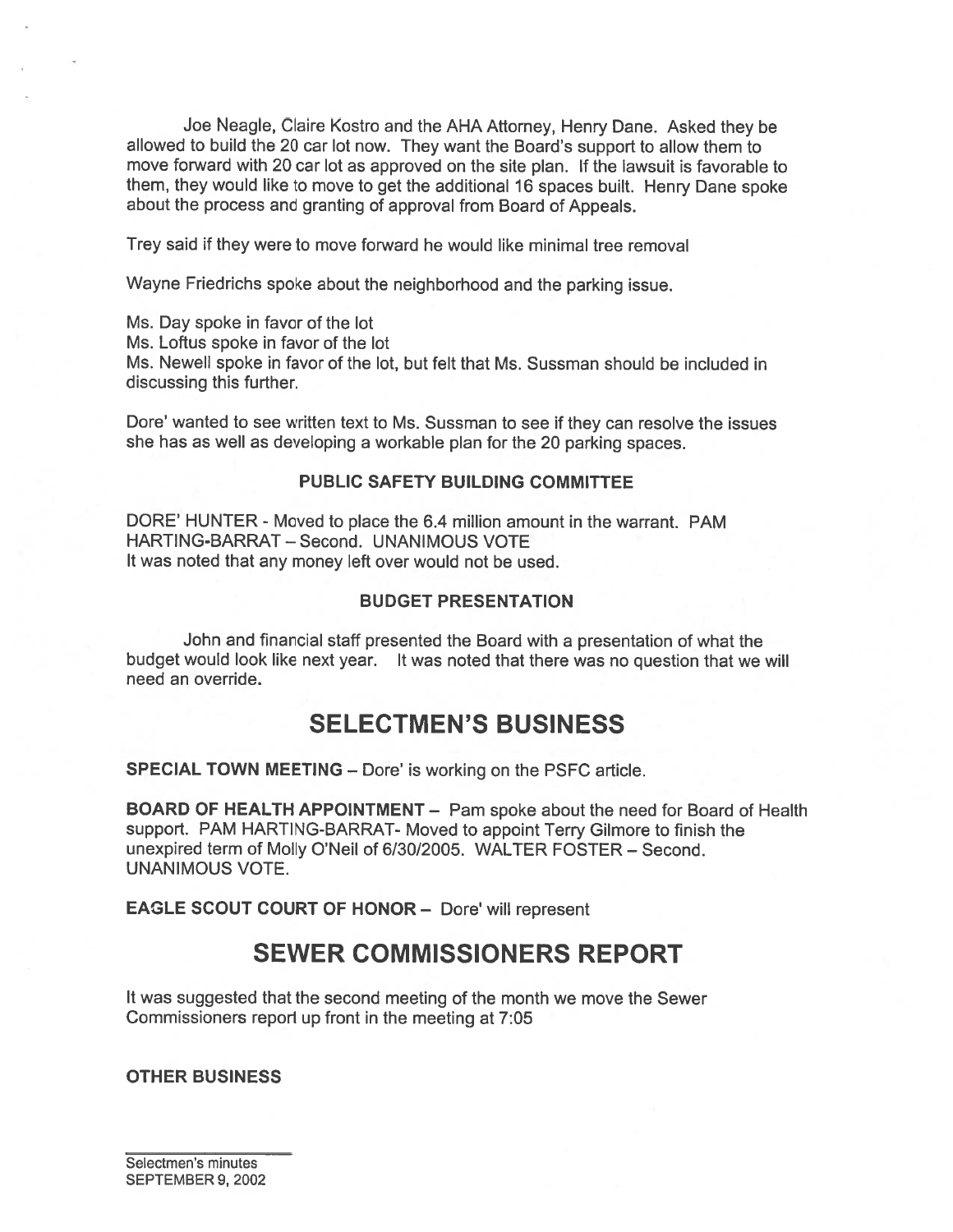The Board discussed on going problems with NSTAR. Staff was asked to invite them in for <sup>a</sup> meeting to discuss the issues at point. Pam discussed the current crowding on the train.

Trey spoke about AWAC and that it should be mothballed.

TREY SHUPERT Moved that the Selectmen accep<sup>t</sup> the recommendation of AWAC with thanks for <sup>a</sup> job well done and to moved into inactive status to be brought back when needed. PAM HARTING-BARRAT — Second. UNANIMOUS VOTE.

# CONSENT **AGENDA**

DORE' HUNTER — Moved to approve. PAM HARTING-BARRAT — Second. UNANIMOUS VOTE.

# TOWN MANAGER'S REPORT

# EXECUTIVE SESSION

 $\begin{array}{c|c}\n\hline\n\text{Multi} & \text{In} \\
\hline\n\text{Christine Joyce} & \text{I} \\
\text{Recording Clerk} & \text{I} \\
\hline\n\end{array}$ 

Seinal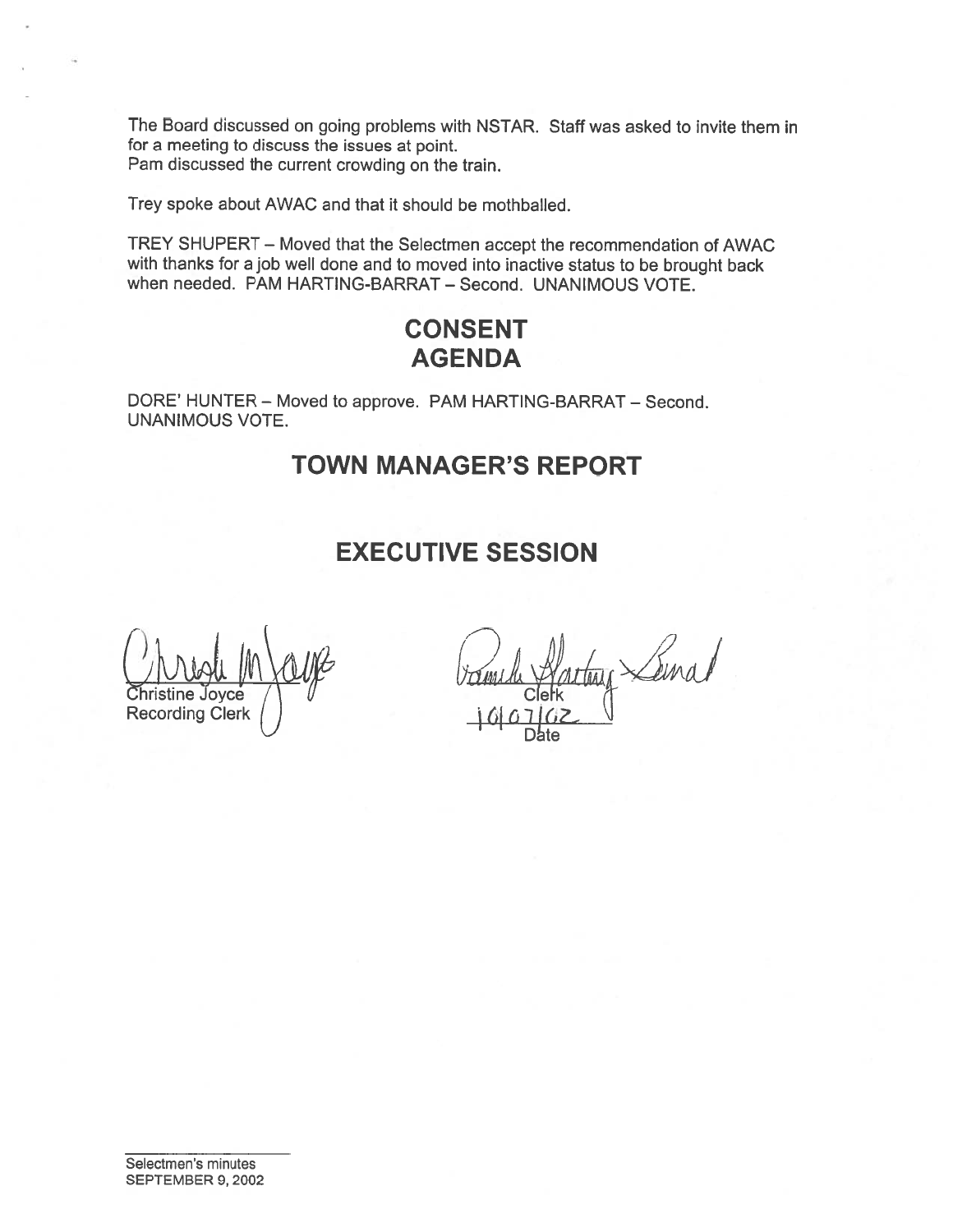TO: Board of Selectmen, Sewer Commissioners

FROM: Trey Shupert, Chairman

SUBJECT: Selectmen and Sewer Commissioners Report

## SEPTEMBER 9, 2002 MEETING BEGINS AT 7:00 P.M.

### I. CITIZENS' CONCERNS

### II. PUBLIC HEARINGS & APPOINTMENTS

- 1. 7:05 PLANNING BOARD OVERSIGHT MEETING
- 2. 7:30 DONELAN'S SUPERMARKET SPECIAL PERMIT —We will not have the necessary <sup>4</sup> selectmen available to hear this Special Permit at 7:30 this evening. It is suggested we continue this within the meeting at 9:45
- 3. 7:45 HISTORICAL COMMISSION OVERSIGHT MEETING.
- 4. 8:00 SITE PLAN COLLAGE MALL SITE PLAN # 05-24-02-381 Continuation from the August 19 meeting.
- 5. 8:05 SEPTEMBER 11<sup>TH</sup> OBSERVANCE
- 6. 8:15 ACTON HOUSING AUTHORITY Betty McManus has asked for the opportunity to discuss the appea<sup>l</sup> which has been filed concerning Windsor Green's parking lot expansion plan.
- 7. 8:30 PUBLIC SAFETY BUILDING COMMITTEE PRESENTATION Chairman Shupert will provide <sup>a</sup> status update to the Board
- 8. 8:45 BUDGET PRESENTATION Asst. Town Manager John Murray will present the Preliminary FY'04 Municipal Budget.
- 9. 9:45 DONELAN'S SUPERMARKET SPECIAL PERMIT Continued from 7:30 P.M.

### III. SELECTMEN'S' BUSINESS

10. SPECIAL TOWN MEETING.

11. BOARD OF HEALTH APPOINTMENT — Enclosed <sup>p</sup>lease find <sup>a</sup> memo from the Health Director regarding Molly O'Neil's resignation. As indicated in Doug's memo, both Associate Members Terry Gilmore and Roxanne Hunt are willing to step up to the position. Ms. Gilmore was appointed 5/2/02 and Ms. Hunt on 6/17/02.

12. EAGLE SCOUT ASSIGNMENT — Enclosed <sup>p</sup>lease find an invitation to Paul Traver's Court of honor for Board assignment.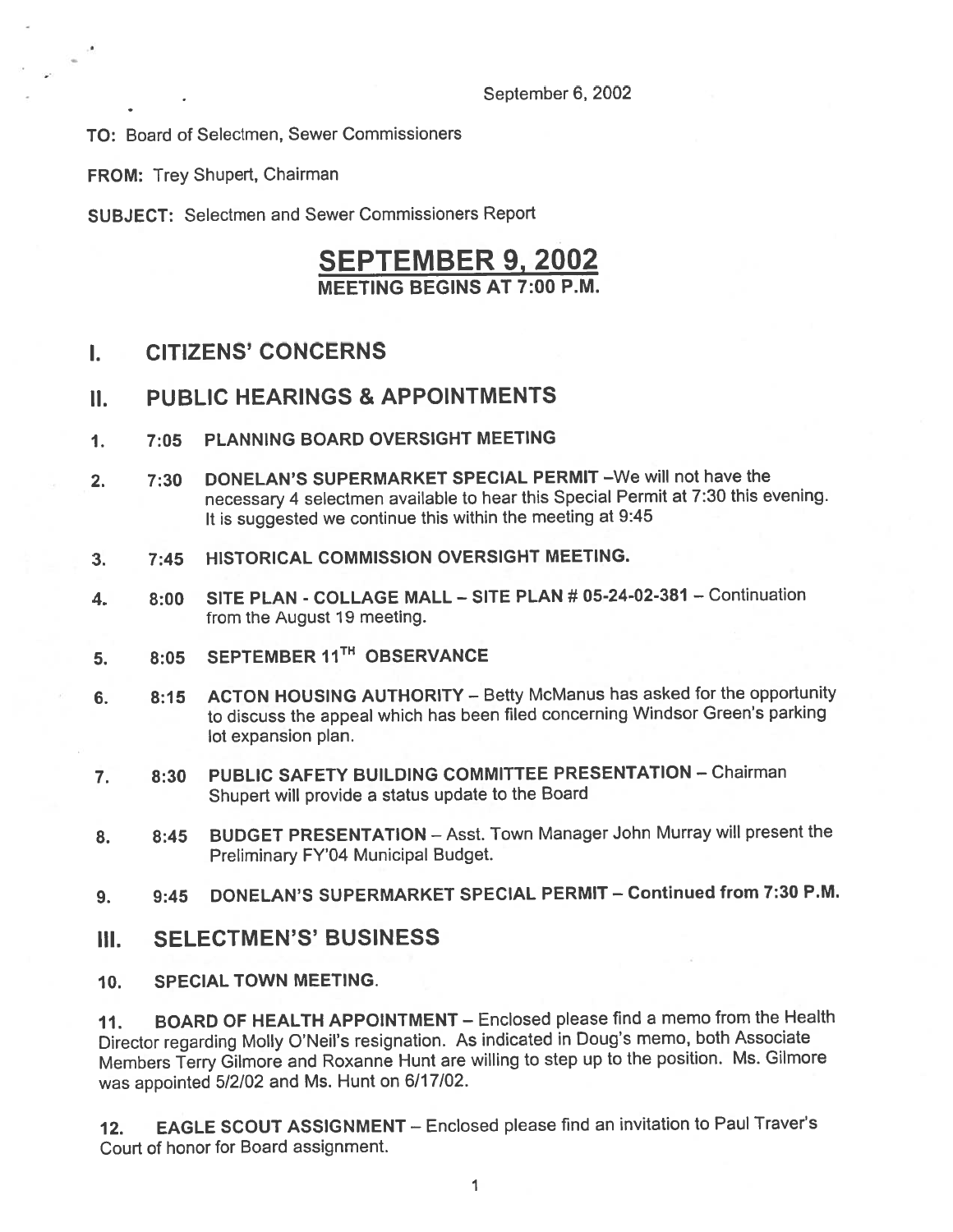### 13. . OTHER BUSINESS

## IV. SEWER COMMISSIONER'S REPORT

## V. CONSENT AGENDA

14. ACCEPT GIFTS — Enclosed please find <sup>a</sup> reques<sup>t</sup> from the Recreation Director to accep<sup>t</sup> donations for the upcoming Acton Day as listed in her memo of August 28 for Board acceptance.

### 15. CROWN RESISTANCE DAY INVITATION AND PROCLAMATION FOR SIGNATURE

16. REQUEST FOR PROCLAMATION — Enclosed please find <sup>a</sup> reques<sup>t</sup> to proclaim October 18<sup>th</sup> as Discovery Museums Appreciation Day in Acton for Board signature.

17. COMMITTEE APPOINTMENTS RECREATION COMMISSION — Associate Members Allison Gallagher and Robert Cadogan are willing to be elevated to Regular Members on the subject Committee. Enclosed please find the VCC applications and VCC comment from their original interviews for positions of Associate members to the Recreation Commission.

18. ONE DAY LIQUOR LICENSE — Enclosed please find <sup>a</sup> reques<sup>t</sup> from Congregation Beth Elohim for <sup>a</sup> One-Day Liquor License for November 2, 2002 for Board action.

19. AMENDMENT TO SITE PLAN SPECIAL PERMIT — ROBBINS BROOK — Enclosed please find <sup>a</sup> reques<sup>t</sup> for Amendment and Staff comment for Board action.

## VI. TOWN MANAGER'S REPORT

## VII. EXECUTIVE SESSION

### ADDITIONAL INFORMATION

Enclosed please find additional correspondence that is strictly informational and requires no Board action.

### FUTURE AGENDAS

To facilitate scheduling for interested parties, the following items are scheduled for discussion on future agendas. This IS NOT <sup>a</sup> complete Agenda.

Sept. 23, HDC and Board of Assessors Oversight Meetings, CPA Presentation, Common Vict. Donelan's and O'Natural, Bldg. Commissioner Fees

Oct. 7, Plowing of Private Ways discussion/review.

#### GOALS 2002-2003

- 1. Labor Negotiations & Improve Labor Relations environment (Peter/Trey)
- 2. Improve Communication with Town Boards (Peter/Trey)
- 3. Towne Building Reuse (Walter/Dore/Peter)
- 4. ALG process be used for purpose of Budget Planning for FY03 (Walter/Trey)
- 5 Residential and Commercial Growth (Walter/Pam)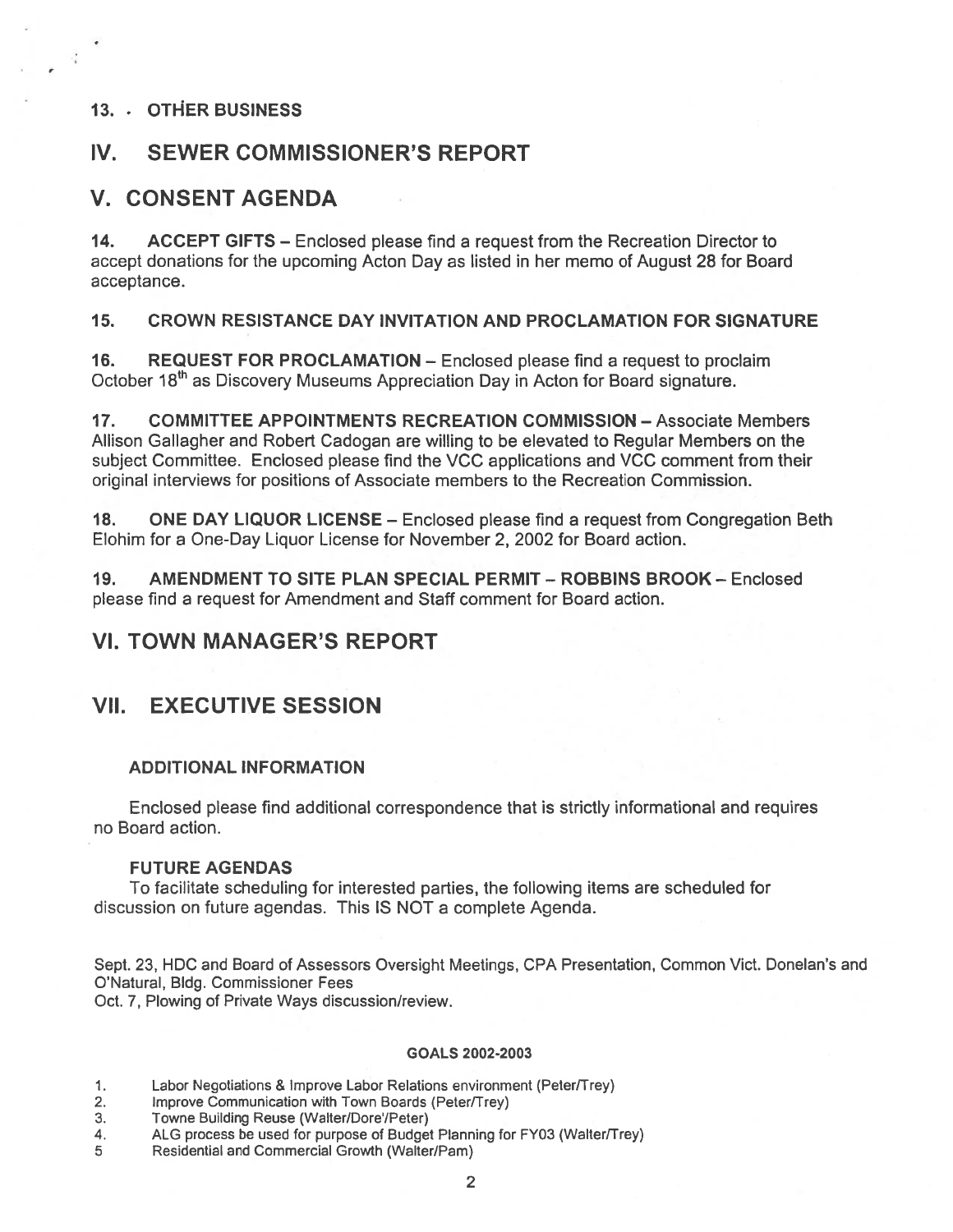- 6. Open Space and Recreation Plan (Peter/Walter) Completed 7. Health Insurance Trust Agreement (Peter)
- 7. Health Insurance Trust Agreement (Peter)<br>8. Decision on Pentamation Accounting Syste
- 8. <sup>Conce</sup> Decision on Pentamation Accounting System (Dore'/Peter)<br>9. Process Planning for "Life after NESWC" (Pam/Peter)
- 9. Process Planning for "Life after NESWC" (Pam/Peter)<br>10. Implement Chairman Round Table (Trev)
- 10. Implement Chairman Round Table (Trey)<br>11. Joint IT process-organizational change (Pe
- 11. Joint IT process-organizational change (Peter/Dore')<br>12. Implement an on-going Public Relations campaign re
- 12. Implement an on-going Public Relations campaign regarding budgetary situation (Trey/Walter)<br>13. Provide looking at salary levels in the organization, include liaison with Personnel Board (Trey)
- Provide looking at salary levels in the organization, include liaison with Personnel Board (Trey /Peter) Based upon results of Salary Survey, conduct <sup>a</sup> through review of current salary levels (Trey/Peter)
- 14. Revist <sup>2020</sup> Planning Process for direction to make this process more beneficial towards Implementation of long term vision (Trey).
- 15. Want to see more interface with Emerson.(Pam)

#### GOALS carried forward

- 16. Public Safety Facility (Dore/Trey)
- 17. Determine future of Vailancourt House <sup>17</sup> Woodbury Lane. (Pam)

Goals 2003-Selectmen folder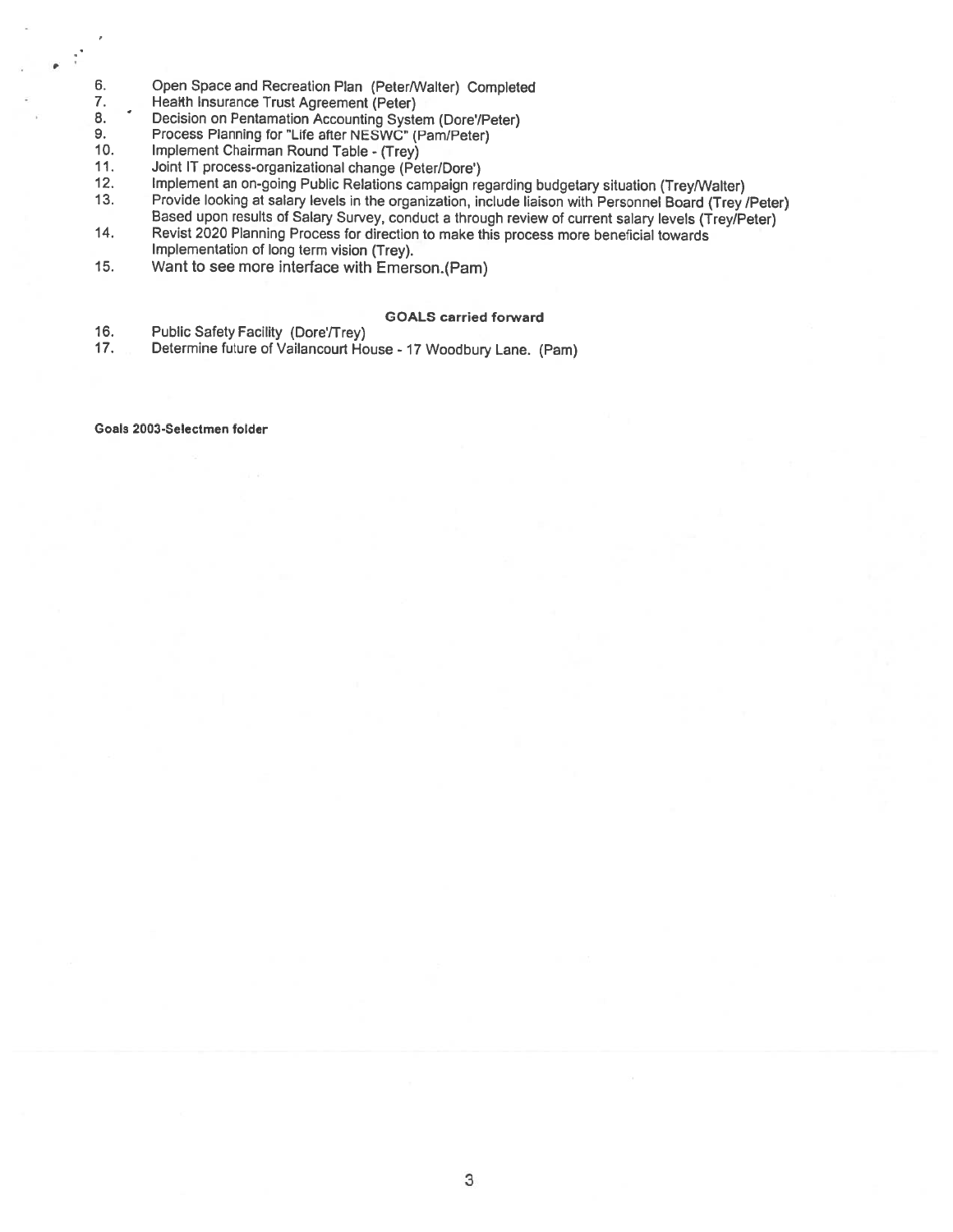attach to minutes Fer DOVO' Hunter and BUS.



John Murray

From: Dore' Hunter Sent: Friday, September 06, 2002 9:43 AM To: Board of Selectmen; Manager Department Subject: Background for Monday Night Vote re Public Safety Facility

Hi Folks,

Monday night, <sup>9</sup> September, at the Board of Selectmen's meeting, the Selectmen will have to vote on the important question as to what dollar amount should be sought in the 15 October Special Town Meeting's Article 1 to construct a new Public Safety Facility. <sup>I</sup> do not intend herein to begin an outside the meeting debate, merely to here <sup>g</sup>ive some preview of what <sup>I</sup> will personally lay out to the Board on Monday to <sup>g</sup>ive you <sup>a</sup> chance to consider your positions when we discuss this issue during the meeting.

I presently intend to suggest that the Board of Selectmen approve a Public Safety Facility Warrant Article amount of only \$6,000,000, even though <sup>I</sup> have some personal reservations as to whether in the end that will be a sufficient sum to construct a Facility adequate to the Town's needs for the foreseeable future. <sup>I</sup> also acknowledge that such will make several members of the volunteer group that has worked on this project angry at me.

Some background is necessary. The PSFBC has struggled for months in regar<sup>d</sup> to the likely cost of <sup>a</sup> new Public Safety Facility which will include a Police Station, <sup>a</sup> Joint Dispatch and Communications Center, and the Fire Department's administrative offices. Considerable effort has been spen<sup>t</sup> obtaining more through cost estimation than is normal in <sup>a</sup> feasibility study, including several appearances before the Steering Committee by <sup>a</sup> respected police station construction estimator. Some members of the Steering Committee have, however, never been satisfied by the various construction and cost estimates provided (except as relates to the Dispatch Center equipage), and have continually pointed generally to lower total costs reportedly incurred for the construction of other communities' police stations.

Recently the new Finance Committee member replacing Jack Reetz, Ian Montclieff, buttressed that disbelief. He has analyzed <sup>a</sup> volume of construction cost data related to the building of other communities' police stations, submitted by the final design architect applicants, that seems to lend suppor<sup>t</sup> to the view that somehow an Acton Public Safety Facility could be built for less money than the numbers thought appropriate by the majority of the Steering Committee. Ian's studies, however, show that the size of the Public Safety Facility we are considering is the average size of the police stations built by other similar communities (even though our proposa<sup>l</sup> also includes Fire Administration spaces). Indeed the peer reviewer's repor<sup>t</sup> suggests that we have squeeze<sup>d</sup> some space down too small in the latest conceptual floor <sup>p</sup>lan.

The feasibility study architect's, and the peer reviewer's, numbers as adjusted by the Steering Committee as <sup>a</sup> whole, suppor<sup>t</sup> <sup>a</sup> \$6,400,000 Warrant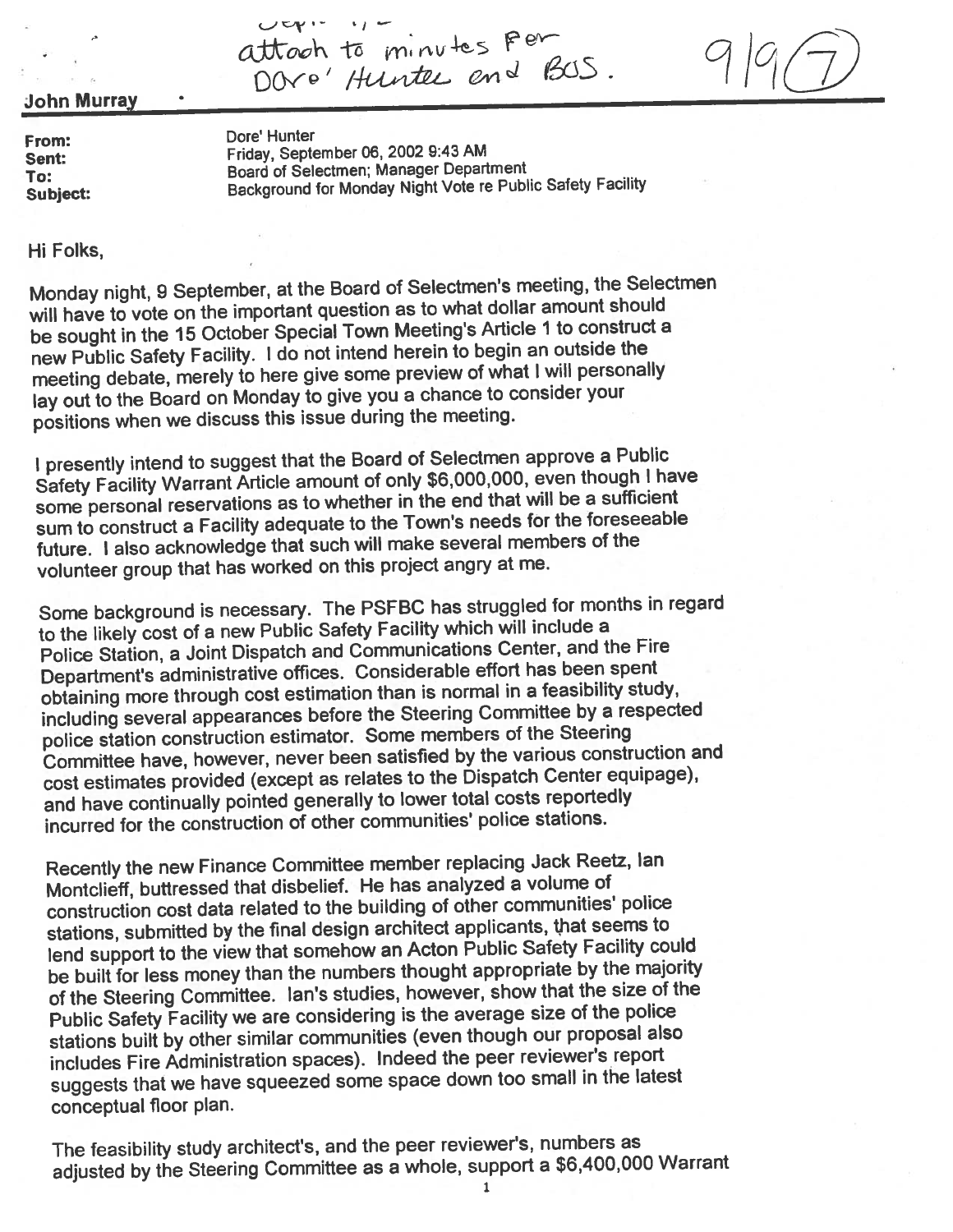• Article. Despite some continuing generalized disbelief on the par<sup>t</sup> of some participants concerning that work, it appears to be a reasonable number to me. Included in that figure is \$116,500 for the conversion of police and fire from outdated and about to be unsupported PAMET computer software to Windows NT technology, which is urgen<sup>t</sup> and must be done soon in any event. Subtracting that computer conversion from the PSF project, and seeking the conversion fund through the regular budget process, would lower the PSF project estimate thought appropriate to the majority of the PSFBC Steering Committee to about \$6,300,000. The difference between \$6.3M and \$6.OM is about 4.76%.

The Public Safety Facility Building Committee (PSFBC) Steering Committee on Wednesday night, by <sup>a</sup> majority vote, undertook to recommend to the Board of Selectmen that the amount sought in the Warrant Article should be Six Million Four Hundred Thousand Dollars. The voted motion was made by Jonathan Chinitz, one of the two Finance Committee representives on the PSFBC and <sup>a</sup> passionate supporter of that number. There were three dissenting voters present, Kadlec, Doskocil and Katis (an abutter). Unavoidably absent at that meeting was Finance Committee member Ian Montclieff who had previously indicated by email that he would not suppor<sup>t</sup> <sup>a</sup> \$6,400,000 figure. The views on both sides of this divide are strong, with perhaps more passion in the majority view. To the distress of some <sup>1</sup> abstained from the Wednesday evening PSFBC vote knowing that <sup>I</sup> would have <sup>a</sup> "second vote" and wanting to think through the most likely winning scenario for the Town as <sup>a</sup> whole <sup>g</sup>iven the split vote. <sup>I</sup> have personally concluded that it is the best interests of the Town for the Selectmen to adopt the lower number. Therefore, as indicated above, I will recommend that the Selectmen pu<sup>t</sup> the \$6,000,000 figure in the Warrant, despite my persona<sup>l</sup> reservations as to the adequacy of that number.

<sup>I</sup> take this view as <sup>I</sup> believe that going to Town Meeting with <sup>a</sup> \$6.OM number will avoid having well organized opposition to the project, and having those organized opponents be able to point to the views of the dissenting members of the PSFBC, the very group which as <sup>a</sup> whole is recommending the project. <sup>I</sup> acknowledge that at the same time the \$6.4 supporters may be "turned off'. It is not my belief that <sup>a</sup> Six Million Dollar figure will be acceptable to the all of the PSFBC folk who have worked on the project, and I know that some will view this move on my par<sup>t</sup> as <sup>a</sup> rejection of their hard work, and perhaps as capitulation to the views of dissenters who may have different agendas. However, it seems to me that the \$6.4M believers will have their opportunity on Town Meeting floor to move to amend the Motion brought under the Warrant Article and to try and convince the voters that the higher amount is appropriate. If they lose that argument, <sup>I</sup> believe we still may well obtain the needed votes at \$6.OM.

<sup>I</sup> deeply fear that the reverse will not occur, that if the Warrant Article figure is \$6.4M <sup>I</sup> think it likely the critics of any spending increase will unite behind the informed and participating nay sayers, and simply defeat the entire proposal again, if not at Town Meeting then afterwards.

It simply seems to me that there is <sup>a</sup> better chance that we will ge<sup>t</sup> <sup>a</sup> new

2